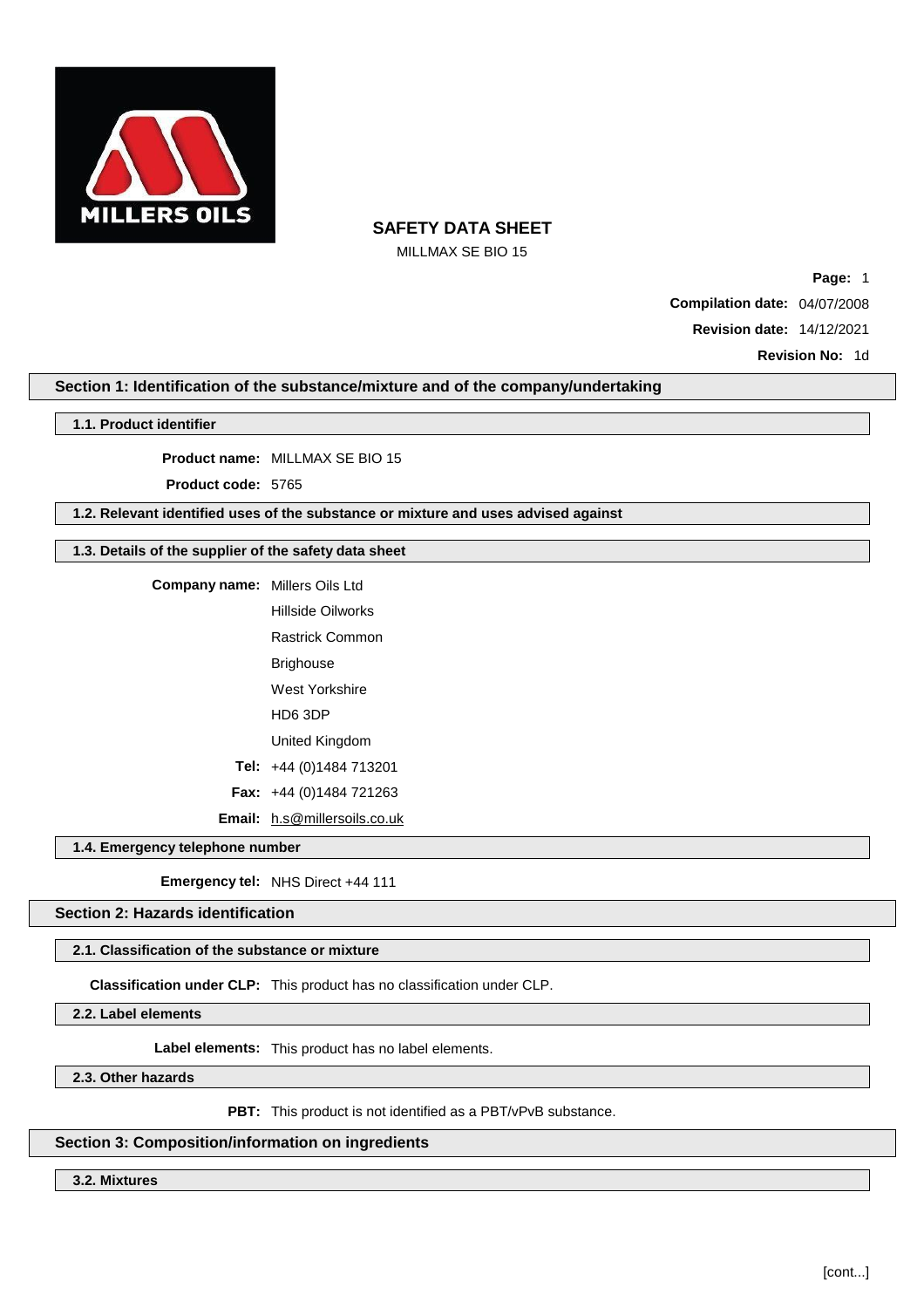### MILLMAX SE BIO 15

**Page:** 2

### **Section 4: First aid measures**

### **4.1. Description of first aid measures**

**Skin contact:** Wash immediately with plenty of soap and water. Remove all contaminated clothes and footwear immediately unless stuck to skin.

**Eye contact:** Bathe the eye with running water for 15 minutes.

**Ingestion:** Wash out mouth with water. Do not induce vomiting.

**Inhalation:** Remove casualty from exposure ensuring one's own safety whilst doing so.

#### **4.2. Most important symptoms and effects, both acute and delayed**

**Skin contact:** There may be mild irritation at the site of contact.

**Eye contact:** There may be irritation and redness.

**Ingestion:** There may be irritation of the throat.

**Inhalation:** No symptoms.

**4.3. Indication of any immediate medical attention and special treatment needed**

**Immediate / special treatment:** Eye bathing equipment should be available on the premises.

#### **Section 5: Fire-fighting measures**

#### **5.1. Extinguishing media**

**Extinguishing media:** Suitable extinguishing media for the surrounding fire should be used. Use water spray

to cool containers. Carbon dioxide. Alcohol resistant foam. Dry chemical powder.

## **5.2. Special hazards arising from the substance or mixture**

**Exposure hazards:** In combustion emits toxic fumes.

**5.3. Advice for fire-fighters**

**Advice for fire-fighters:** Wear self-contained breathing apparatus. Wear protective clothing to prevent contact with skin and eyes.

### **Section 6: Accidental release measures**

#### **6.1. Personal precautions, protective equipment and emergency procedures**

**Personal precautions:** Refer to section 8 of SDS for personal protection details. Turn leaking containers leak-

side up to prevent the escape of liquid.

#### **6.2. Environmental precautions**

**Environmental precautions:** Do not discharge into drains or rivers. Contain the spillage using bunding.

## **6.3. Methods and material for containment and cleaning up**

**Clean-up procedures:** Absorb into dry earth or sand. Transfer to a closable, labelled salvage container for disposal by an appropriate method.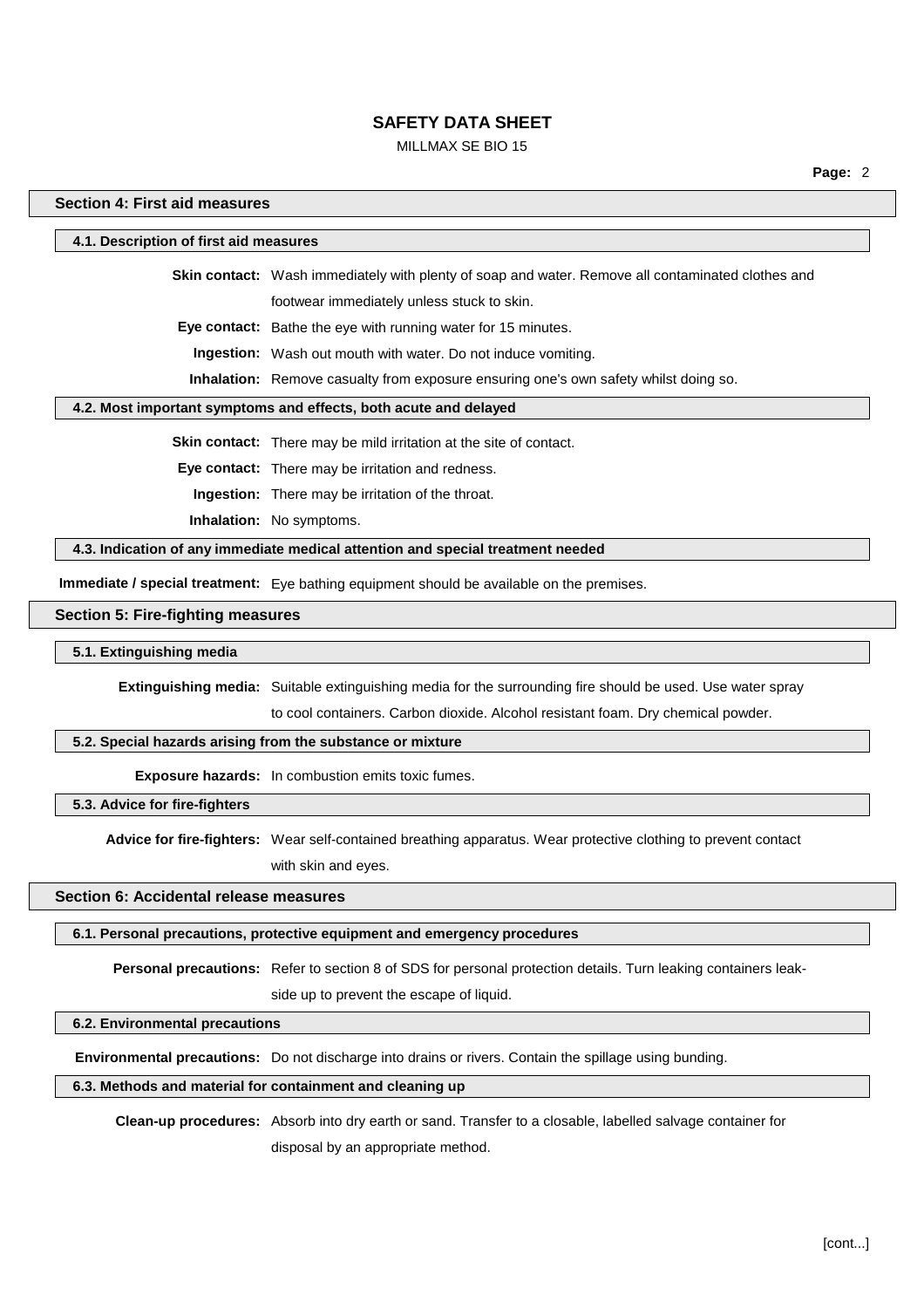## MILLMAX SE BIO 15

**Page:** 3

**6.4. Reference to other sections**

**Reference to other sections:** Refer to section 8 of SDS.

## **Section 7: Handling and storage**

#### **7.1. Precautions for safe handling**

**Handling requirements:** Avoid direct contact with the substance.

#### **7.2. Conditions for safe storage, including any incompatibilities**

**Storage conditions:** Store in a cool, well ventilated area. Keep container tightly closed.

**7.3. Specific end use(s)**

**Specific end use(s):** No data available.

**Section 8: Exposure controls/personal protection**

**8.1. Control parameters**

**Workplace exposure limits:** No data available.

**DNEL/PNEC Values**

**DNEL / PNEC** No data available.

#### **8.2. Exposure controls**

**Engineering measures:** Ensure there is sufficient ventilation of the area.

**Respiratory protection:** Respiratory protection not required.

**Hand protection:** Nitrile gloves.

**Eye protection:** Safety glasses. Ensure eye bath is to hand.

**Skin protection:** Protective clothing.

## **Section 9: Physical and chemical properties**

#### **9.1. Information on basic physical and chemical properties**

| <b>State: Liquid</b>                                |                                                  |                                                 |                                  |        |
|-----------------------------------------------------|--------------------------------------------------|-------------------------------------------------|----------------------------------|--------|
|                                                     | <b>Colour: Colourless</b>                        |                                                 |                                  |        |
|                                                     | <b>Odour:</b> Barely perceptible odour           |                                                 |                                  |        |
| Evaporation rate: Negligible                        |                                                  |                                                 |                                  |        |
|                                                     | <b>Oxidising:</b> Non-oxidising (by EC criteria) |                                                 |                                  |        |
| <b>Solubility in water:</b> Insoluble               |                                                  |                                                 |                                  |        |
|                                                     | Also soluble in: Most organic solvents.          |                                                 |                                  |        |
|                                                     | <b>Viscosity: Non-viscous</b>                    |                                                 |                                  |        |
| <b>Boiling point/range °C:</b> No data available.   |                                                  | Melting point/range°C: No data available.       |                                  |        |
| Flammability limits %: lower: No data available.    |                                                  |                                                 | <b>upper:</b> No data available. |        |
| <b>Flash point °C:</b> $>200$                       |                                                  | Part.coeff. n-octanol/water: No data available. |                                  |        |
| Autoflammability <sup>°</sup> C: No data available. |                                                  | Vapour pressure: No data available.             |                                  |        |
| <b>Relative density: 0.913</b>                      |                                                  |                                                 | <b>pH:</b> No data available.    |        |
|                                                     | <b>VOC g/l:</b> No data available.               |                                                 |                                  | [cont] |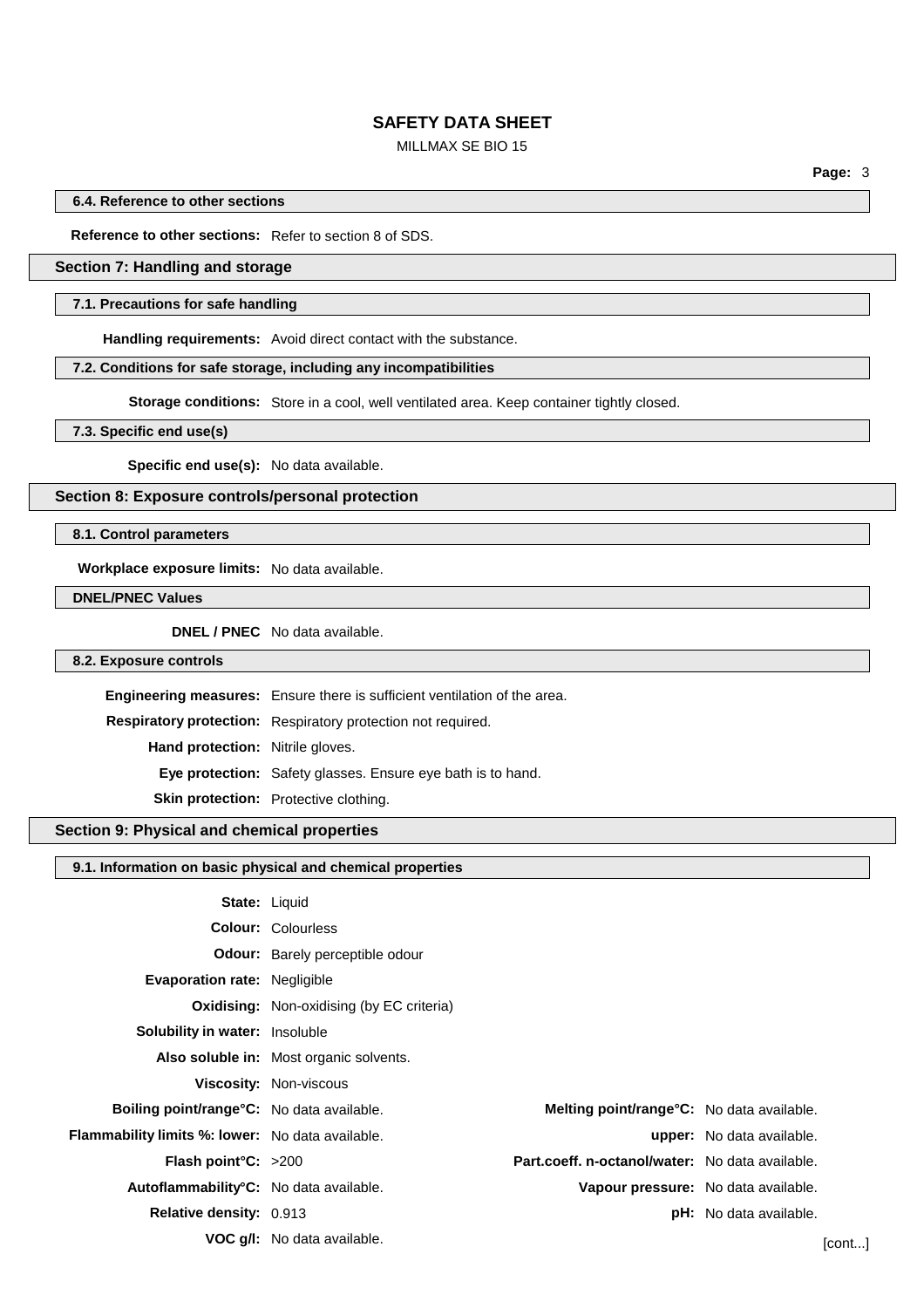## MILLMAX SE BIO 15

**Page:** 4

### **9.2. Other information**

**Other information:** No data available.

### **Section 10: Stability and reactivity**

#### **10.1. Reactivity**

**Reactivity:** Stable under recommended transport or storage conditions.

**10.2. Chemical stability**

**Chemical stability:** Stable under normal conditions.

#### **10.3. Possibility of hazardous reactions**

**Hazardous reactions:** Hazardous reactions will not occur under normal transport or storage conditions.

Decomposition may occur on exposure to conditions or materials listed below.

# **10.4. Conditions to avoid**

**Conditions to avoid:** Heat.

### **10.5. Incompatible materials**

**Materials to avoid:** Strong oxidising agents. Strong acids.

### **10.6. Hazardous decomposition products**

**Haz. decomp. products:** In combustion emits toxic fumes.

#### **Section 11: Toxicological information**

### **11.1. Information on toxicological effects**

**Toxicity values:** No data available.

#### **Symptoms / routes of exposure**

**Skin contact:** There may be mild irritation at the site of contact.

**Eye contact:** There may be irritation and redness.

**Ingestion:** There may be irritation of the throat.

**Inhalation:** No symptoms.

## **Section 12: Ecological information**

**12.1. Toxicity**

**Ecotoxicity values:** No data available.

**12.2. Persistence and degradability**

**Persistence and degradability:** No data available.

**12.3. Bioaccumulative potential**

**Bioaccumulative potential:** No data available.